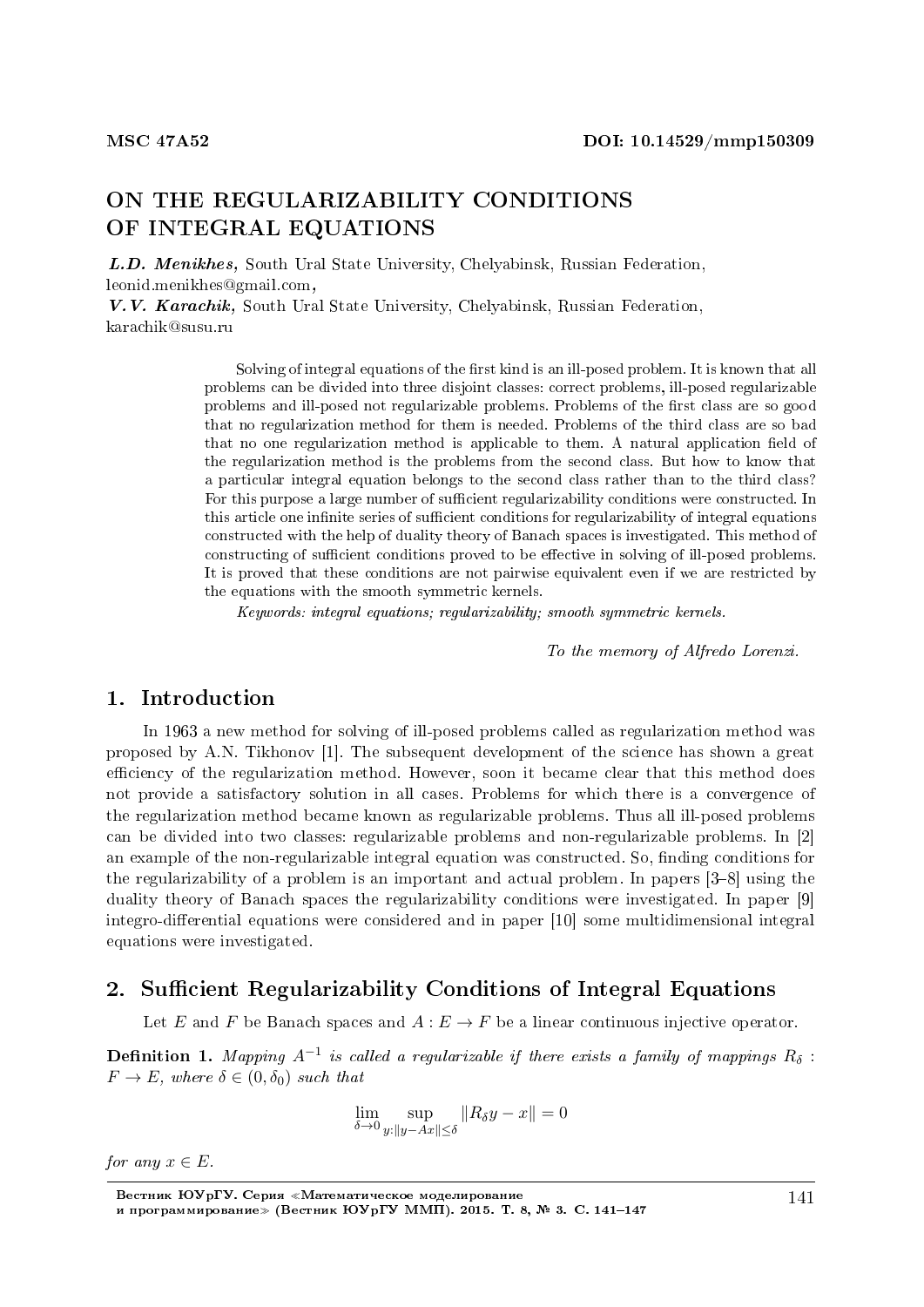In this case, a family of operators *{Rδ}* is called a regularizer for the operator *A−*<sup>1</sup> . The operator equation  $Ax = y$  is called *a regularizable equation*, if the mapping  $A^{-1}$  is a regularizable mapping. In this case a family of elements  ${x_\delta = R_\delta y_\delta}$  gives a satisfactory approximate solution to the problem of finding of a solution to the operator equation  $Ax = y$  when a right-hand side  $y_{\delta}$  of this equation is given approximately with a precision  $\delta$ .

Consider the classical situation when  $E = C(0, 1)$  and  $F = L_2(0, 1)$ . Assume that the operator *A* is also continuous in the *L*2-norm. Then the operator *A* can be extended by continuity to the various subspaces *M* such that  $C(0, 1) \subset M \subset L_2(0, 1)$ .

In the papers  $[4, 5]$  the following theorems giving some sufficient conditions for the regularizability are proved.

**Theorem 1.** If the integral operator  $A: C(0,1) \rightarrow L_2(0,1)$  is injective and its extension to some  $L_p(0,1)$ ,  $p \geq 2$  has a finite-dimensional kernel, then the mapping  $A^{-1}$  is regularizable.

**Theorem 2.** If the integral operator  $A : C(0,1) \rightarrow L_2(0,1)$  is injective and its extension to  $L_{\infty}(0,1)$  has a finite-dimensional kernel, then the mapping  $A^{-1}$  is regularizable.

**Theorem 3.** If the integral operator  $A : C(0,1) \rightarrow L_2(0,1)$  is injective and its extension to  $\bigcap L_p(0,1)$  has a finite-dimensional kernel, then the mapping  $A^{-1}$  is regularizable. *p≥*2

Thus we have an infinite series of regularizability conditions for the integral equations at various values of  $p \geq 2$ . The question arises here: are any of these conditions equivalent, if the integral operators with the smooth symmetric kernels are considered? In paper [6] the negative answer for all conditions from Theorem 1 is given. All these conditions are not pairwise equivalent. In paper [7] it is proved that any condition from Theorem 1 is not equivalent to the condition from Theorem 2. The question about equivalence of conditions from Theorems 1 and 3, and conditions from Theorems 2 and 3 remains open. In the next section a negative answer to this question is given.

## 3. Comparison of Regularizability Conditions

Consider the integral operator

$$
Q: f(x) \to \int_0^1 K(x, t) f(t) dt,
$$
\n(1)

acting from  $C(0,1)$  to  $L_2(0,1)$ . Let  $K(x,t)$  be a continuous function on the unit square  $[0,1]\times[0,1]$ . Then the operator *Q* is also continuous according to  $L_2$ -norm in  $C(0,1)$ . Let us denote by  $\overline{Q}$ an extension of the operator  $Q$  to  $L_2(0,1)$ . The operator  $Q$  is assumed to be injective, as we investigate the regularizability of *Q−*<sup>1</sup> . However, the operator *Q* is not necessarily be injective. Moreover, in the given above theorems a connection between ker  $\overline{Q}$  and regularizability of mapping *Q−*<sup>1</sup> is established.

**Theorem 4.** There exists an injective integral operator acting from  $C(0,1)$  to  $L_2(0,1)$  with the smooth symmetric kernel, extension of which to any  $L_p(0,1)$ ,  $p \geq 2$  has an infinite-dimensional kernel and extension to ∩ *p≥*2  $L_p(0,1)$  has a finite-dimensional kernel.

*Proof.* Integral operator Q constructed in the proof of Theorem 3 from [7] satisfies all conditions and the statement of Theorem 4. This is easy to see by looking at the corresponding proof.

 $\Box$ 

Corollary 1. The sufficient regularizability conditions from Theorems 1 and 3 are not equivalent.

142 Bulletin of the South Ural State University. Ser. Mathematical Modelling, Programming & Computer Software (Bulletin SUSU MMCS), 2015, vol. 8, no. 3, pp.  $141-147$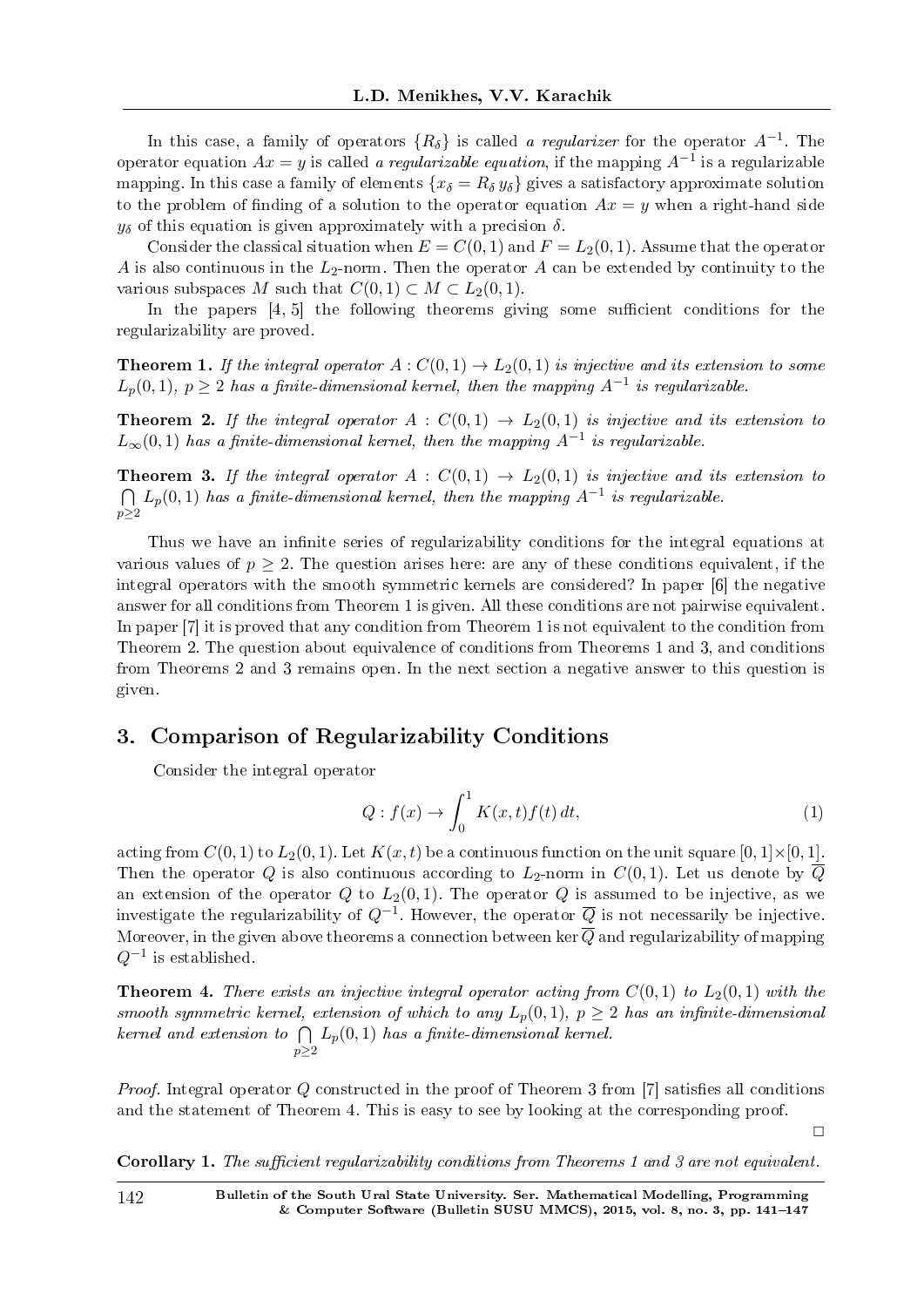Proof. Indeed, for the operator from Theorem 4 by virtue of Theorem 3 it follows the regularizability of mapping *A−*<sup>1</sup> , while Theorem 1 does not give an answer about its regularizability.

**Theorem 5.** There exists an injective integral operator acting from  $C(0,1)$  to  $L_2(0,1)$  with the smooth symmetric kernel, extension of which to  $\bigcap L_p(0,1)$  has an infinite-dimensional kernel, *p≥*2 but its extension to  $L_{\infty}(0,1)$  has a finite-dimensional kernel.

Proof. Let us introduce a sequence of the intervals

$$
J_k = \left[1 - \frac{1}{2^k}, 1 - \frac{1}{2^{k+1}}\right], \quad k \in \mathbb{N}.
$$

We denote by  $h_k(x)$  the functions defined on [0,1] having the support in  $J_k$  and such that

$$
h_k(x) \in \bigcap_{p \ge 2} L_p(0,1),
$$

but  $h_k(x) \notin L_\infty(0,1)$  for  $k \in \mathbb{N}$ . It is easy to see that such functions exist. Indeed,

$$
\ln x \in \bigcap_{p \ge 2} L_p(0, 1)
$$

since the integral

$$
\int_0^1 |\ln x|^p \, dx
$$

converges for any  $p \ge 2$ , but  $\ln x \notin L_\infty(0,1)$ . If we now linearly mapping the interval [0, 1] on the internal  $J_k$  then the function  $\ln x$  transforms to a function which satisfies all conditions required from the function  $h_k(x)$ .

Denote by *M* a closure of the linear span of functions  $h_k(x)$ 

$$
M = \overline{\operatorname{span}\{h_k(x) : k \in \mathbb{N}\}},
$$

i.e. the smallest closed subspace from  $L_2(0,1)$  containing all the functions  $h_k(x)$  for  $k \in \mathbb{N}$ . As usual  $C_0^{\infty}(a, b)$  is a subspace of  $C^{\infty}(a, b)$  consisting of functions with a compact support, i.e. infinitely differentiable and vanish in neighborhoods of the points *a* and *b*.

Consider the following lemma from [2].

**Lemma 1.** Let  $h(t)$  ∈  $L_2(a, b)$  and

$$
H = \left\{ f(t) \in L_2(a, b) : \int_a^b f(t)h(t) dt = 0 \right\}.
$$

Then

$$
H\bigcap C_0^\infty(a,b)=H.
$$

Let us verify that the functions from  $C_0^{\infty}(a, b)$  are dense not only in the hyperplanes, but also in  $N = M^{\perp}$ , which is an orthogonal complement to M, i.e. the following equality

$$
N\bigcap C_0^{\infty}(0,1) = N
$$
\n(2)

holds.

Вестник ЮУрГУ. Серия «Математическое моделирование и программирование≫ (Вестник ЮУрГУ ММП). 2015. Т. 8, № 3. C. 141–147 143

 $\Box$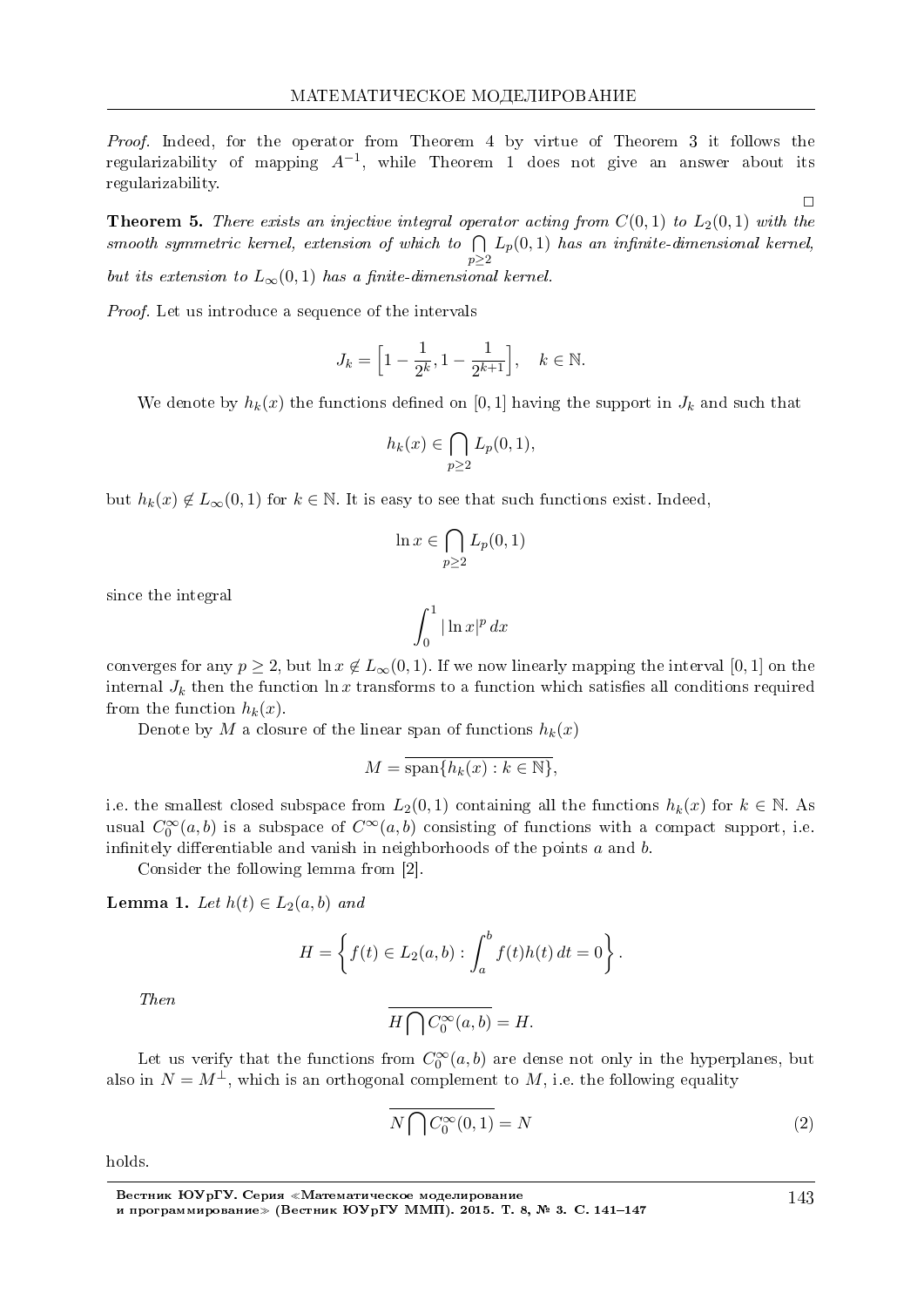Let  $f \in N$  and  $\varepsilon > 0$ . We show that there exists a function from  $C_0^{\infty}(0,1) \cap N$  and such that *∥f − g∥ < ε*. Choose a number *n* such that

$$
\int_{1-\frac{1}{2^{n+1}}}^{1} f^2(t) dt \le \frac{\varepsilon^2}{4}.
$$
 (3)

Since the function  $f(t)$  is orthogonal to the functions  $h_k(t)$ ,  $k \in \mathbb{N}$ , by virtue of Lemma 1 applied to the function  $h_k(t)$  there exists a family of functions  $\{f_k(t), k = 1, 2, \ldots, n\}$  for which the following conditions are fulfilled

1. 
$$
f_k(t) \in C_0^{\infty}(J_k)
$$
,  $k = 1, 2, ..., n$ ;  
\n2.  $\int_{J_k} f_k(t)h_k(t) dt = 0$ ,  $k = 1, 2, ..., n$ ;  
\n3.  $||f_k - f|_{J_k}|| \le \frac{\varepsilon}{2(n+1)}$ ,  $k = 1, 2, ..., n$ ,  $(4)$ 

where  $f|_{J_k}$  is a restriction of the function  $f(t)$  on the interval  $J_k$ . Besides, there exists a function  $f_0(t) \in C_0^{\infty}(0, \frac{1}{2})$  $(\frac{1}{2})$  in the interval  $J_0 = [0, \frac{1}{2}]$  $\frac{1}{2}$  such that

$$
||f_0 - f|_{J_0}|| \le \frac{\varepsilon}{2(n+1)}.
$$
 (5)

Now consider the function

$$
g(t) = \begin{cases} f_k(t), & \text{for } t \in J_k, \, k = 0, 1, \dots, n; \\ 0, & \text{for } t \in [1 - \frac{1}{2^{n+1}}, 1]. \end{cases}
$$

Using (4) we obtain that  $g \in C_0^{\infty}(0,1) \cap N$  since for any  $k \in \mathbb{N}$ 

$$
\int_0^1 g(t)h_k(t) dt = \int_{J_k} g(t)h_k(t) dt = 0,
$$

and therefore, for any  $m(t) \in M$  we get

$$
\int_0^1 g(t)m(t) dt = 0.
$$

Finally, because of (3), (4) and (5) and from the following relation

$$
||g - f|| = \sqrt{\int_0^1 (g(t) - f(t))^2 dt} \le \sqrt{\sum_{k=0}^n \int_{J_k} (g(t) - f(t))^2 dt + \frac{\varepsilon^2}{4}} \le
$$
  

$$
\le \sum_{k=0}^n \sqrt{\int_{J_k} (g(t) - f(t))^2 dt + \frac{\varepsilon}{2}} \le \sum_{k=0}^n \frac{\varepsilon}{2(n+1)} + \frac{\varepsilon}{2} = \varepsilon
$$

it follows that  $\overline{N \bigcap C_0^{\infty}(0,1)} = N$ .

Further, from (2) it follows that in *N* there exists a complete orthonormal system of functions  $\{\psi_n(t)\}$  belonging to  $C_0^{\infty}(0,1)$ . It is true because we are able to choose a full linearly independent sequence of functions from  $N\bigcap C_0^\infty(0,1),$  orthogonalization of which gives us the necessary system of functions  $\{\psi_n(t)\}.$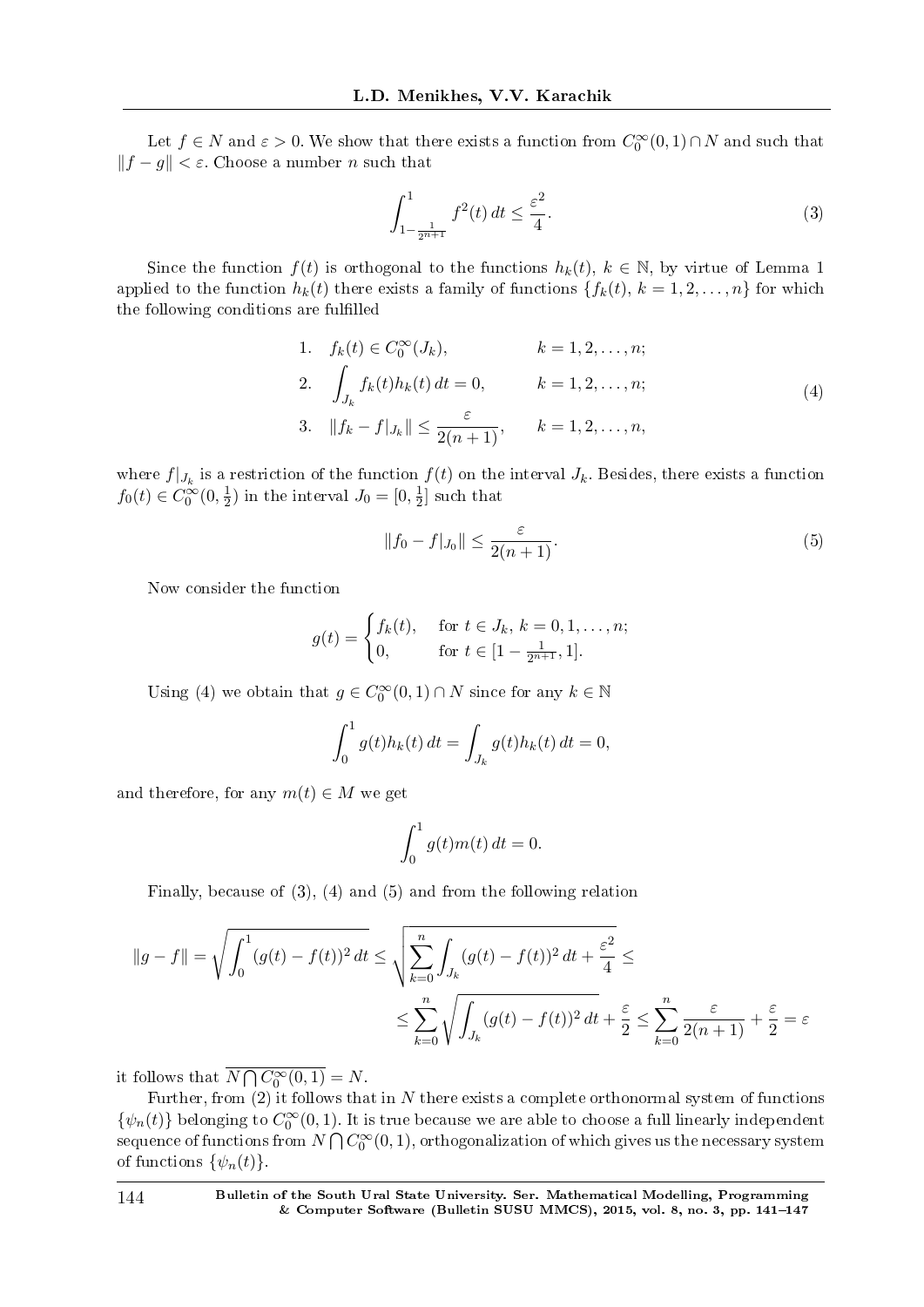Now consider the integral operator  $Q$ , given by formula (1) with the kernel of the form

$$
K(x,t) = \sum_{n=1}^{\infty} a_n \varphi_n(x) \psi_n(t),
$$
\n(6)

where  $\{\varphi_n(x)\}\$ is an arbitrary orthonormal system of infinitely differentiable functions on [0, 1],  $\{\psi_n(t)\}\$ is the constructed above system of functions and

$$
a_n = \frac{1}{n^2} \left( \max(\sup_{x \in [0,1]} |\varphi_n(x)|, \dots, \sup_{x \in [0,1]} |\varphi_n^{(n)}(x)|) \right)^{-1} \times \times \left( \max(\sup_{t \in [0,1]} |\psi_n(t)|, \dots, \sup_{t \in [0,1]} |\psi_n^{(n)}(t)|) \right)^{-1}.
$$

Then it is clear that the series from (6) converges uniformly and the series obtained from it by any-times termwise differentiation are also converges uniformly. Therefore the function  $K(x,t)$ is an infinitely differentiable function on the unit square  $[0, 1] \times [0, 1]$ .

We show that ker  $\overline{Q} = M$ . In fact, if

$$
\int_0^1 K(x,t)f(t) dt = \int_0^1 \sum_{n=1}^\infty a_n \varphi_n(x)\psi_n(t)f(t) dt = 0,
$$
\n(7)

then

$$
\sum_{n=1}^{\infty} a_n b_n \varphi_n(x) = 0,
$$
\n(8)

where

$$
b_n = \int_0^1 f(t)\psi_n(t) dt
$$

is the *n*-th Fourier coefficient of function  $f(t)$  by the system of functions  $\{\psi_n(t)\}\$ . According to the Lebesgue theorem the series from  $(7)$  can be integrated term by term. From  $(8)$ , since the system  $\{\varphi_n(x)\}\$ is orthonormal and  $a_n \neq 0$ , it follows that  $b_n = 0$  for  $n \in \mathbb{N}$ , i.e.  $f(t) \in N^{\perp} = M$ . It is obvious that if  $f(t) \in M$  then  $f(t) \in \ker \overline{Q}$ .

So, we proved that ker  $\overline{Q} = M$ . If we take  $\varphi_n = \psi_n$ , then the kernel of the operator Q is symmetric. It follows that the operator  $Q$  satisfies all conditions and statement of the theorem. Indeed, operator Q is an integral operator with a smooth symmetric kernel, it is injective on  $C(0,1)$ , since all the functions in M, except the identical zero, are discontinuous. Its extension to  $\bigcap L_p(0,1)$  has an infinite-dimensional kernel because it contains all the functions  $h_k(t)$ ,  $k \in \mathbb{N}$ .  $p\geq 2$ 

But extension of the operator Q to  $L_{\infty}(0,1)$  has a null kernel because all the functions in M, except identical zero, are not bounded. Theorem is proved.

 $\Box$ 

#### **Corollary 2.** Sufficient regularizability conditions from Theorems 2 and 3 are not equivalent.

*Proof.* In fact, for the operator Q constructed in Theorem 5, from Theorem 2 it follows the regularizability of  $Q^{-1}$ , while Theorem 3 does not give an answer about regularizability of  $Q^{-1}$ .

 $\Box$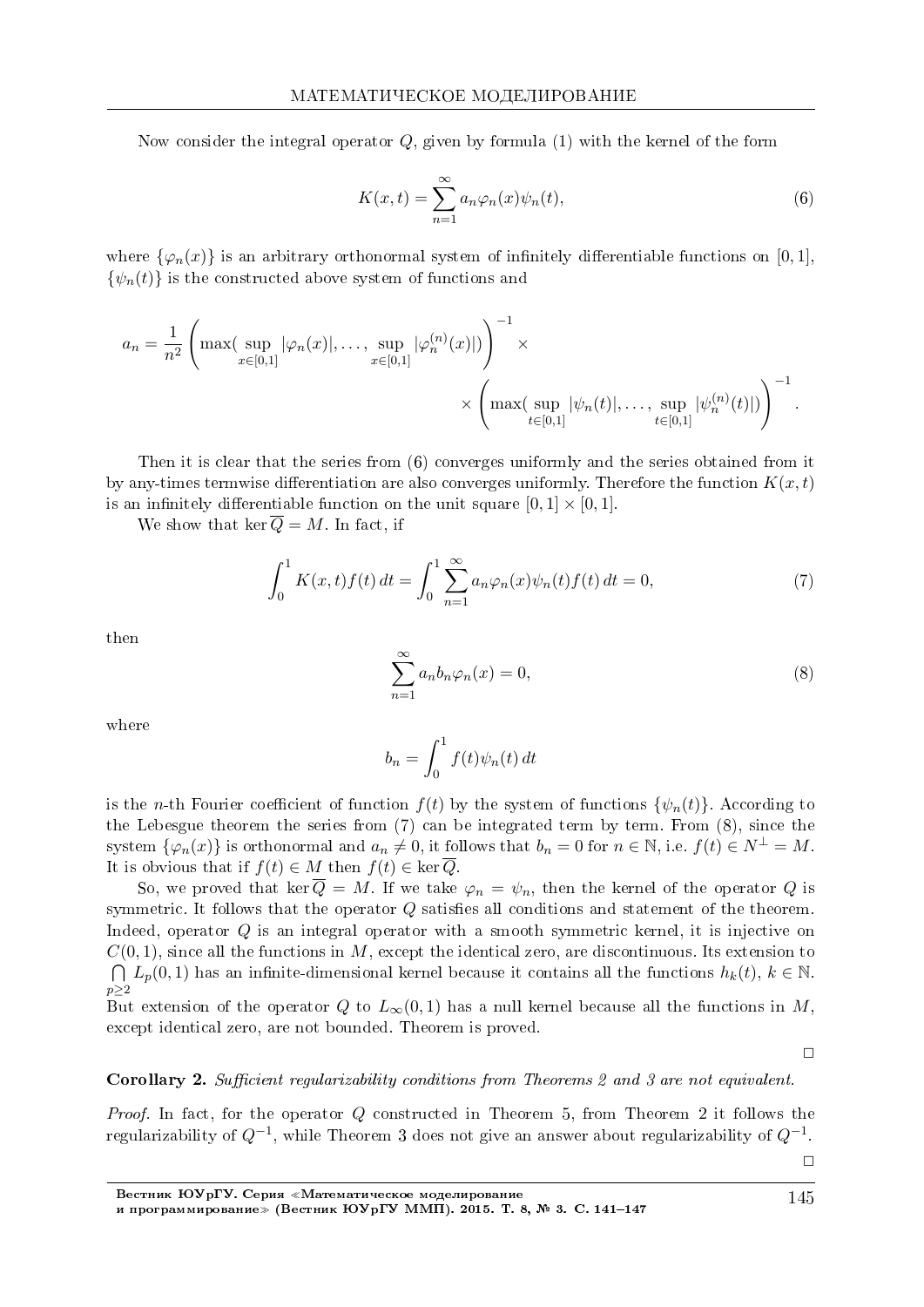# References

- 1. Tikhonov A.N. [The Solution of Incorrectly Formulated Problems and the Regularization Method]. *Dokl. AN SSSR*, 1963, vol. 151, no. 3, pp. 501-504. (in Russian)
- 2. Menikhes L.D. [Regularizability of Mappings of Inverse to Integral Operators]. Dokl. AN  $SSSR$ , 1978, vol. 241, no. 2, pp. 282–285. (in Russian)
- 3. Vinokurov V.A., Menikhes L.D. [Necessary and Sufficient Condition for the Linear Regularizabilityl.  $Dokl. AN SSSR$ , 1976, vol. 229, no. 6, pp. 1292-1294. (in Russian)
- 4. Menikhes L.D. Regularizability of Some Classes of Mappings That are Inverses of Integral Operators. Mathematical Notes, 1999, vol. 65, no. 1-2, pp. 181-187. DOI: 10.1007/BF02679815
- 5. Menikhes L.D. On a Sufficient Condition for Regularizability of Linear Inverse Problems. Mathematical Notes, 2007, vol. 82, no. 1-2, pp. 242-246. DOI: 10.1134/S0001434607070267
- 6. Menikhes L.D., Kondrat'eva O.A. On Comparison of the Conditions for Regularizability of Integral Equations. Izvestiya Chelyabinskogo Nauchnogo Centra, 2009, vol. 1 (43), pp. 11–15. (in Russian)
- 7. Menikhes L.D. On Connection Between Sufficient Conditions of Regularizability of Integral Equations. Bulletin of the South Ural State University. Series: Mathematics. Mechanics. *Physics*, 2013, vol. 5, no. 1, pp. 50–54. (in Russian)
- 8. Menikhes L.D. Linear Regularizability of Mappings Inverse to Linear Operators. Russian  $Mathematics, 1979, no. 12, pp. 35-38. (in Russian)$
- 9. Favini A., Lorenzi A., Tanabe H. Singular Evolution Integro-Differential Equations with Kernels Defined on Bounded Intervals.  $Applicable Analysis$ , 2005, vol. 84, no. 5, pp. 463-497. DOI: 10.1080/00036810410001724418
- 10. Karachik V.V. Normalized System of Functions with Respect to the Laplace Operator and Its Applications. Journal of Mathematical Analysis and Applications, 2003, vol. 287, no. 2, pp. 577592. DOI: 10.1016/S0022-247X(03)00583-3

Received May 15, 2015

#### ÓÄÊ 517.948 DOI: 10.14529/mmp150309

# ОБ УСЛОВИЯХ РЕГУЛЯРИЗУЕМОСТИ ИНТЕГРАЛЬНЫХ УРАВНЕНИЙ

Л.Д. Менихес, В.В. Карачик

Решение интегральных уравнений первого рода представляет собой некорректную задачу. Как известно, все задачи можно разбить на три непересекающихся класса: корректные задачи, некорректные регуляризуемые задачи, некорректные нерегуляризуемые задачи. Задачи из первого класса настолько хороши, что метод регуляризации для них не нужен. Задачи третьего класса настолько плохи, что метод регуляризации к ним не применим. Естественным полем применения метода регуляризации являются